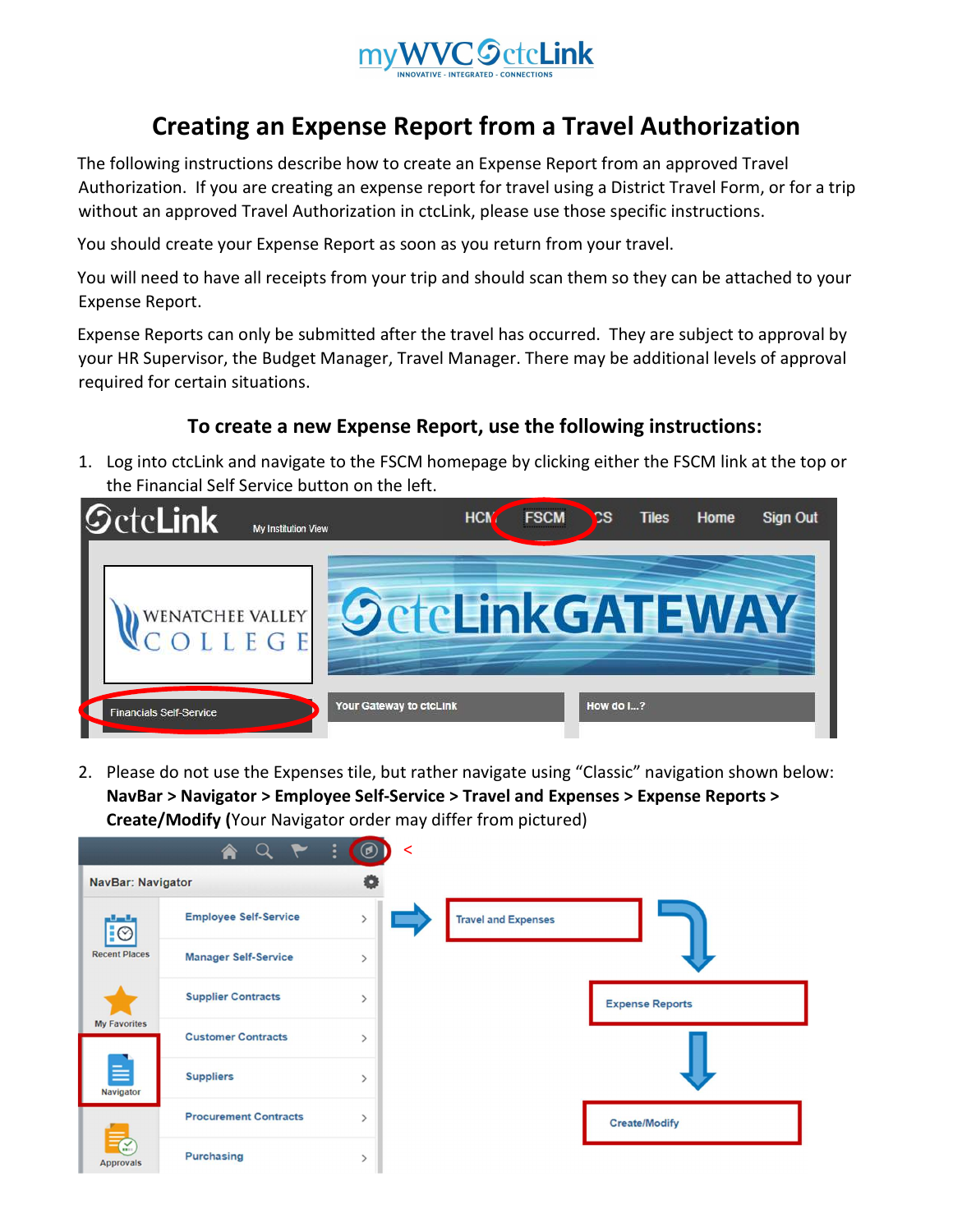3. Select the Add a New Value tab. Your Empl ID should be the default. If you are creating an Expense Report on behalf of someone else, select the search icon. This will open the Look Up Empl ID window where you can select the Empl ID of the person you are creating the report for.

| <b>Expense Report</b>                    |                 |
|------------------------------------------|-----------------|
| Find an Existing Value                   | Add a New Value |
| Empl ID 1234567890                       | Q               |
| Add                                      |                 |
| Find an Existing Value   Add a New Value |                 |

4. Select the Add button and the Create Expense Report page will display.

| Create Expense Report                                                               |                                                       |               |                             | Save for Later   2 Summary and Submit                   |                                        |    |
|-------------------------------------------------------------------------------------|-------------------------------------------------------|---------------|-----------------------------|---------------------------------------------------------|----------------------------------------|----|
| <b>Employee Name</b>                                                                |                                                       | 5             | Quick Start   Populate From |                                                         | Y                                      | 60 |
| "Business Purpose"<br>$\checkmark$<br>"Report Description                           | Default Location<br>$\mathscr{O}_\bullet$ Attachments |               |                             | Save for Later     Summary and Subn                     |                                        |    |
| Reference<br>10,                                                                    |                                                       |               | Populate From               |                                                         | V <sub>1</sub>                         | GO |
| Expenses 7                                                                          |                                                       |               | A Template                  | An Existing Report                                      |                                        |    |
| Add:   圖, My Wallet (0)   G Quick-Fill<br>Expand All   Collapse All<br><b>POSSE</b> |                                                       |               | Populate From               | <b>A Travel Authorization</b><br>Entries from My Wallet |                                        |    |
| *Date<br>*Expense Type<br><b>Contractor Install</b><br>in,<br>$\checkmark$          | Description                                           | *Payment Type | $\checkmark$                | <b>PROTECTIVE</b><br>0.00                               | Telephonesian<br>USD <sub>1</sub><br>a | 田田 |
|                                                                                     | 254 characters remaining                              |               |                             |                                                         |                                        |    |
| Expand All   Collapse All                                                           |                                                       |               | Total                       | 0.00                                                    | 122455<br><b>USD</b>                   |    |

- 5. From the Quick Start drop down menu that says Populate From and select A Travel Authorization, then select the GO button.
- 6. The Copy From Approved Travel Authorization window opens. The Select button will populate the new Expense Report with all of the expense lines from the approved Travel Authorization.

|               | Copy from Approved Travel Authorization          |                      |            |            |              |            |
|---------------|--------------------------------------------------|----------------------|------------|------------|--------------|------------|
|               | From Date 09/17/2019<br>$\vert \mathbf{m} \vert$ | To 01/17/2020<br>31, |            | Search     |              |            |
|               | <b>Travel Auth Description</b>                   | Authorization ID     | Date From  | Date To    | Amount       | Currency   |
| Select        | ATHL2209                                         | 0000005750           | 12/18/2019 | 12/20/2019 | 5.065.84 USD |            |
| Select        | ATHL2200                                         | 0000005732           | 12/07/2019 | 12/07/2019 |              | 590.05 USD |
| Select        | ATHL2120                                         | 0000005731           | 12/04/2019 | 12/04/2019 | 1,165.30 USD |            |
| <b>Return</b> |                                                  |                      |            |            |              |            |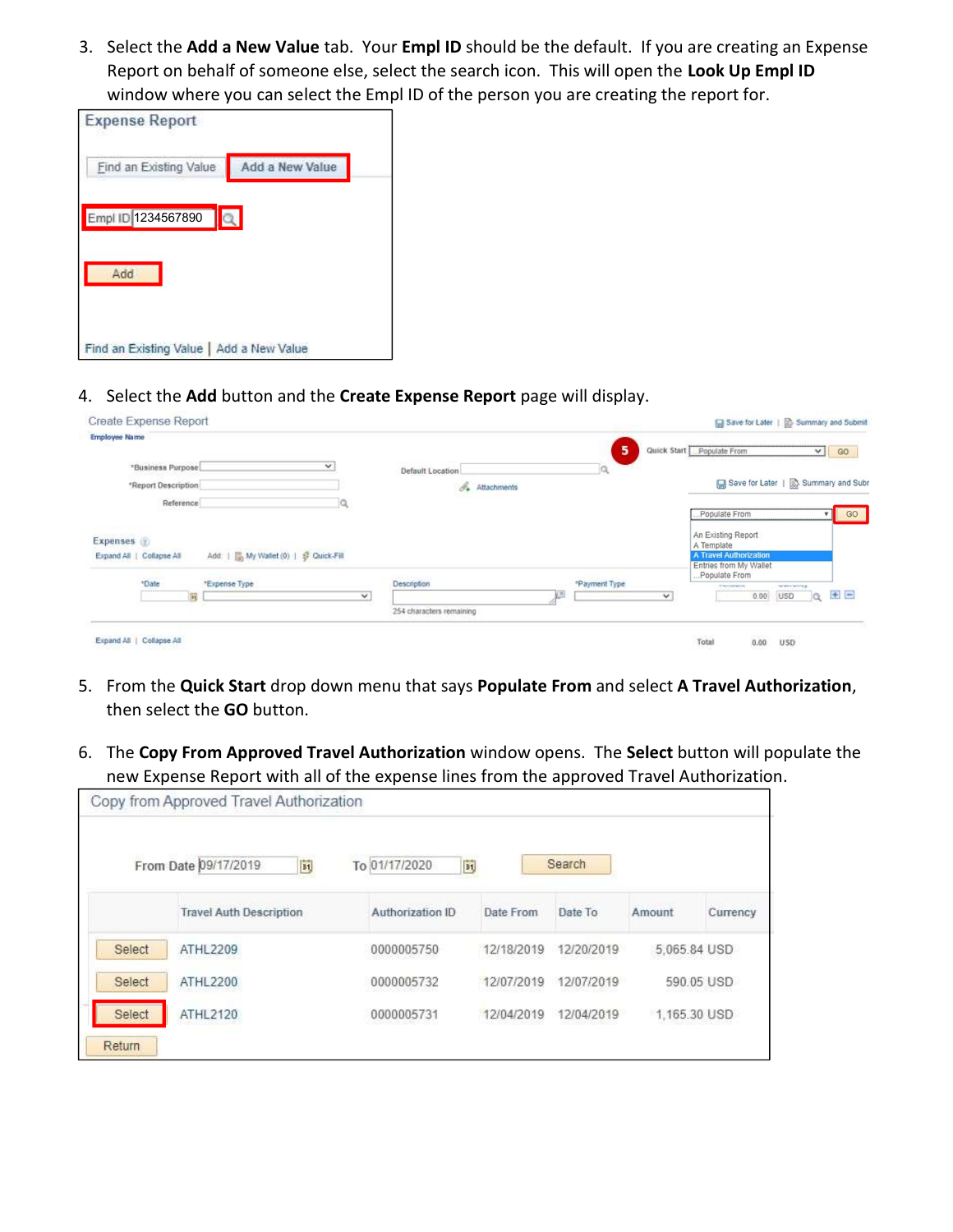7. Select the **Save for Later** link and a Report number will be assigned.

|              | Modify Expense Report                        |                                       |                 |                                       |                  |                                                      |                |                           |              |                  |          |                             | 7              | Save for Later   a Summary and Submit |                        |    |
|--------------|----------------------------------------------|---------------------------------------|-----------------|---------------------------------------|------------------|------------------------------------------------------|----------------|---------------------------|--------------|------------------|----------|-----------------------------|----------------|---------------------------------------|------------------------|----|
| Kevin 2      |                                              |                                       |                 |                                       |                  |                                                      |                |                           |              |                  |          |                             |                |                                       |                        | 15 |
|              |                                              |                                       |                 | $\ddot{}$                             |                  |                                                      |                |                           |              |                  |          | Actions                     |                | Choose an Action                      | ٠                      |    |
|              | "Business Purpose General Travel and Expense |                                       |                 |                                       |                  |                                                      |                | Report 0000015139 Pending |              |                  |          |                             |                |                                       |                        |    |
|              | *Report Description ATHL2200                 |                                       |                 |                                       |                  | Default Location<br>Authorization ID 0000005732      |                |                           |              |                  |          |                             |                |                                       |                        |    |
|              | Reference                                    |                                       |                 | Q                                     |                  | 8                                                    | S. Attachments |                           |              |                  |          |                             |                |                                       |                        |    |
| Expenses (?) |                                              |                                       |                 |                                       |                  |                                                      |                |                           |              | 9                |          |                             |                |                                       |                        |    |
| 14           | Expand All   Collapse All                    |                                       |                 | Add:   圖 My Wallet (0)   # Quick-Fill |                  |                                                      |                |                           |              |                  |          |                             | Total          | 590.05                                | <b>USD</b>             |    |
|              | *Date                                        | *Expense Type                         |                 |                                       |                  | *Description                                         |                |                           |              | *Payment Type    | 10       |                             |                | *Amount                               | *Currency              | 13 |
| v            | 12/07/2019 元                                 | Meals no per diem                     |                 |                                       | $\mathbf{v}$     | DINNER PER DIEM \$17 FOR 17 TRAVELERS ET             |                |                           |              | Employee         |          |                             |                | 289.00                                | <b>USD</b><br>$\alpha$ | 田目 |
|              | *Billing Type Billable                       |                                       |                 | ۰                                     |                  | 218 characters remaining<br><b>Big Receipt Split</b> |                |                           | Default Rate |                  | 11       |                             | *Exchange Rate | 1.00000000                            | ◇ 島                    |    |
|              | *Location Kelso                              |                                       |                 |                                       | lQ.              |                                                      |                |                           |              | Non-Reimbursable |          | <b>Base Currency Amount</b> |                | 289.00                                | <b>USD</b>             |    |
|              |                                              | $\mathbb{V}$ Accounting Details $(2)$ |                 |                                       |                  |                                                      |                |                           | No Receipt   |                  |          |                             |                |                                       |                        |    |
|              |                                              | Chartfields                           | $\sqrt{1-\Phi}$ |                                       |                  |                                                      |                |                           |              |                  |          |                             |                |                                       |                        |    |
|              | 12                                           | Amount                                | *GL Unit        | Monetary Amount                       | Currency<br>Code | Exchange<br>Rate                                     | Oper<br>tinit  | Account                   | Fund         | Approp           |          | Class                       | Dept.          | Progr                                 |                        |    |
|              |                                              | 289.00                                | <b>MA140 Q</b>  | 289.00 USD                            |                  | 1.00000000 7140 Q                                    |                | 5080010<br>$\alpha$       | 522          | $\alpha$         | $\alpha$ | 264<br>$\alpha$             | 53111          | Q                                     |                        |    |
|              |                                              |                                       | x II            |                                       |                  |                                                      |                |                           |              |                  |          |                             |                | ĸ                                     |                        |    |

- 8. Select the Attachments link and the Expense Report Attachments window will open. Select the Add Attachment button to upload each document and enter a brief description of the receipts or other documentation being attached. Select the Add Attachment for each document. Once all documents have been uploaded, select the OK button.
- 9. Review each line and make any changes necessary to reflect the actual travel expenses incurred.
- 10. Payment Type following are the only acceptable options available in the dropdown menu. DO NOT select Pre-Paid or either of the Taxable Fringe Benefit options.
	- Employee if you received a Cash Advance or paid for the expense out of pocket and are seeking reimbursement.
	- Pcard if the Purchasing Department paid for the expense using a College PCard. This generally occurs for conference registration fees and all modes of transportation (airline tickets, train tickets, rental cars and motorpool vans).
- 11. Review the check boxes for each expense line:
	- **Default Rate** please leave this box selected.
	- The Exchange Rate should never change.
	- Non-Reimbursable please check this box if the Payment Type selected was PCard. This signifies that the expense has already been paid for by the College and therefore should not be reimbursable to the employee. Motorpool are also non-reimbursable.
	- No Receipt please check this box if the Expense Type does not have a receipt to support it. For instance, Transportation Mileage and Per Diem Meals do not have receipts required. For all expenses requiring receipts, the box should be left unchecked.
- 12. Accounting Details select the triangle to expand this field. Please review the chartfields to ensure they remain accurate for the budget your travel expenses are being charged against.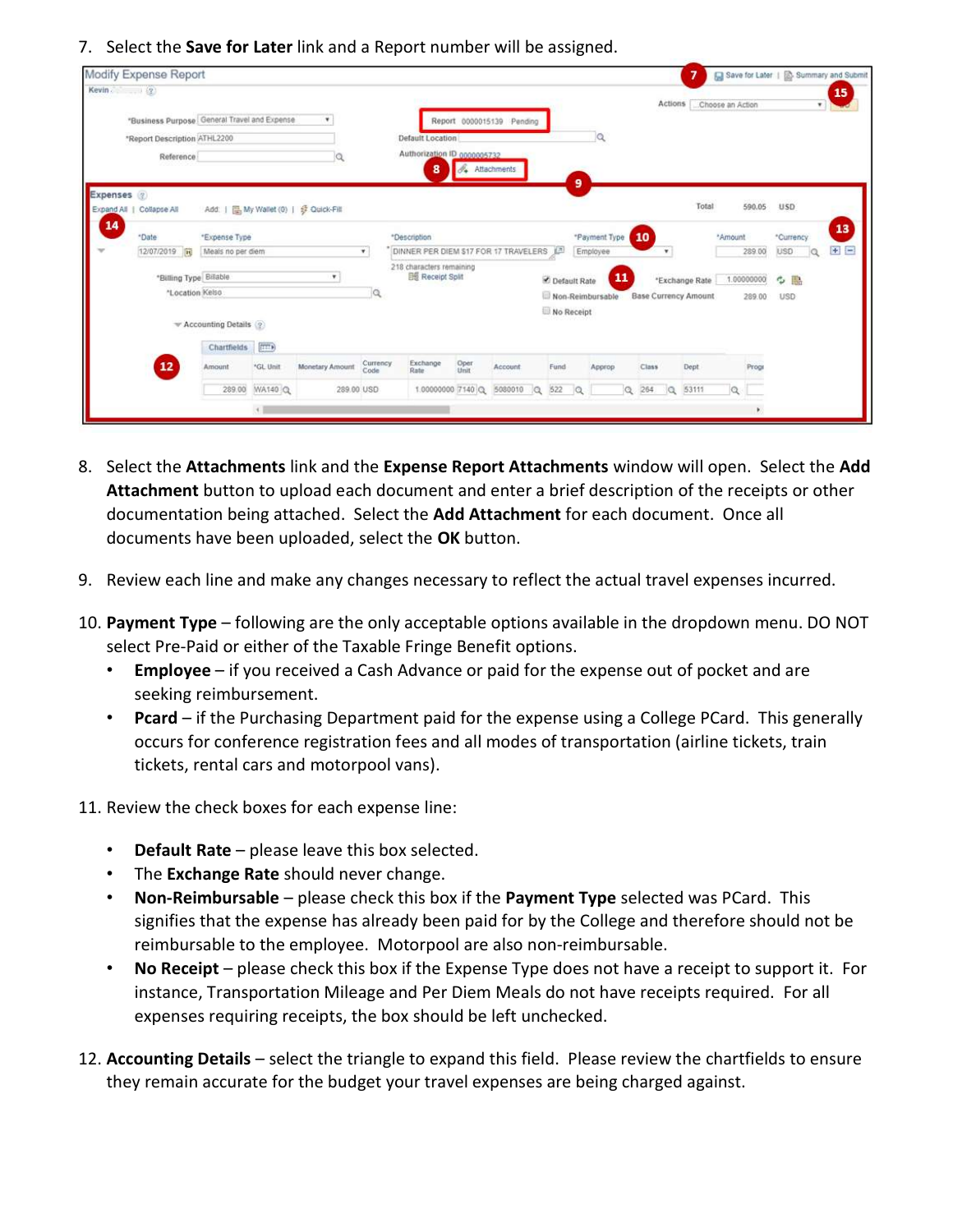- 13. If you need to add (an) additional Expense Line, click (one of) the + button(s) on the right. It does not matter which one, but it will add the line below that one. Enter the information for the new expense(s) as needed. If you need to delete a line, click the – button for that particular line.
- 14. Once you have entered all necessary information, you should perform a final review of the Expense Report. Expand All / Collapse All links can be selected to see or hide all of the details you have entered.
- 15. You are now ready to submit your Expense Report for approval. Select the Summary and Submit link.
- 16. This will open a new page that will summarize your Expense Report. Please review the summary to ensure the amounts reflected in total accurately represent amount due to you for your of pocket expenses. If you would like to add any additional notes for the Travel Coordinator, select the Notes link.

| Modify Expense Report             |                             |                                                                                                     |                           |                           | Save for Later  | Expense Details |    |
|-----------------------------------|-----------------------------|-----------------------------------------------------------------------------------------------------|---------------------------|---------------------------|-----------------|-----------------|----|
| <b>Tracy Shaw</b>                 |                             |                                                                                                     |                           | Actions  Choose an Action |                 | v.              | GO |
| *Business Purpose Miscellaneous   |                             | v                                                                                                   | Report 0000021360 Pending |                           |                 |                 |    |
| *Description blah again           |                             |                                                                                                     |                           |                           |                 |                 |    |
| Reference                         |                             |                                                                                                     |                           |                           |                 |                 |    |
| Totals (2)                        | ö<br>View Printable Version | View Analytics<br>四                                                                                 | Notes                     | 8                         | Attachments (1) |                 |    |
| Employee Expenses (2 Lines)<br>16 | 150.00 USD                  | Non-Reimbursable Expenses                                                                           | 0.00 USD                  | <b>Employee Credits</b>   | 0.00 USD        |                 |    |
| Cash Advances Applied             | 0.00 USD                    | Prepaid Expenses                                                                                    | 0.00 USD                  | <b>Supplier Credits</b>   | 0.00 USD        |                 |    |
|                                   | Amount Due to Employee      | 150,00 USD                                                                                          | Amount Due to Supplier    | 0.00 USD                  |                 |                 |    |
| 17<br>ø                           |                             | By checking this box, I certify the expenses submitted are accurate and comply with expense policy. |                           |                           |                 |                 |    |
| 18<br>Submit Expense Report       |                             |                                                                                                     |                           |                           |                 |                 |    |
|                                   |                             |                                                                                                     |                           |                           |                 |                 |    |

- 17. Select the Checkbox to certify that the expenses are accurate and comply with the College's policy.
- 18. Select the Submit Expense Report button.
- 19. The Save Confirmation page will open. Select the OK button. This step gets missed a lot, so ensure you do this!

|              | yee Selt Service                    |            |            | <b>INDUITY EADCHSC INCIDULE</b> |                               |                         |          |          |
|--------------|-------------------------------------|------------|------------|---------------------------------|-------------------------------|-------------------------|----------|----------|
|              | Expense Report Submit Confirm       |            |            |                                 |                               |                         |          | $\times$ |
| X            | Create Expense Report               |            |            |                                 |                               |                         |          | Help     |
| M            | Save Confirmation                   |            |            |                                 |                               |                         |          |          |
| ×p           | Employee Name                       |            |            |                                 |                               |                         |          |          |
|              | Totals (?)                          |            |            |                                 |                               |                         |          |          |
|              | <b>Employee Expenses (2 Lines)</b>  | 150.00 USD |            | Non-Reimbursable Expenses       | 0.00 USD                      | <b>Employee Credits</b> | 0.00 USD |          |
|              | Cash Advances Applied               | $0.00$ USD |            | <b>Prepaid Expenses</b>         | 0.00 USD                      | <b>Supplier Credits</b> | 0.00 USD |          |
| yei          |                                     |            |            |                                 |                               |                         |          |          |
| ias          | 19<br><b>Amount Due to Employee</b> |            | 150.00 USD |                                 | <b>Amount Due to Supplier</b> | 0.00 USD                |          |          |
|              |                                     |            |            |                                 |                               |                         |          |          |
| $\mathbf{B}$ | OK<br>Cancel                        |            |            |                                 |                               |                         |          |          |
|              |                                     |            |            |                                 |                               |                         |          |          |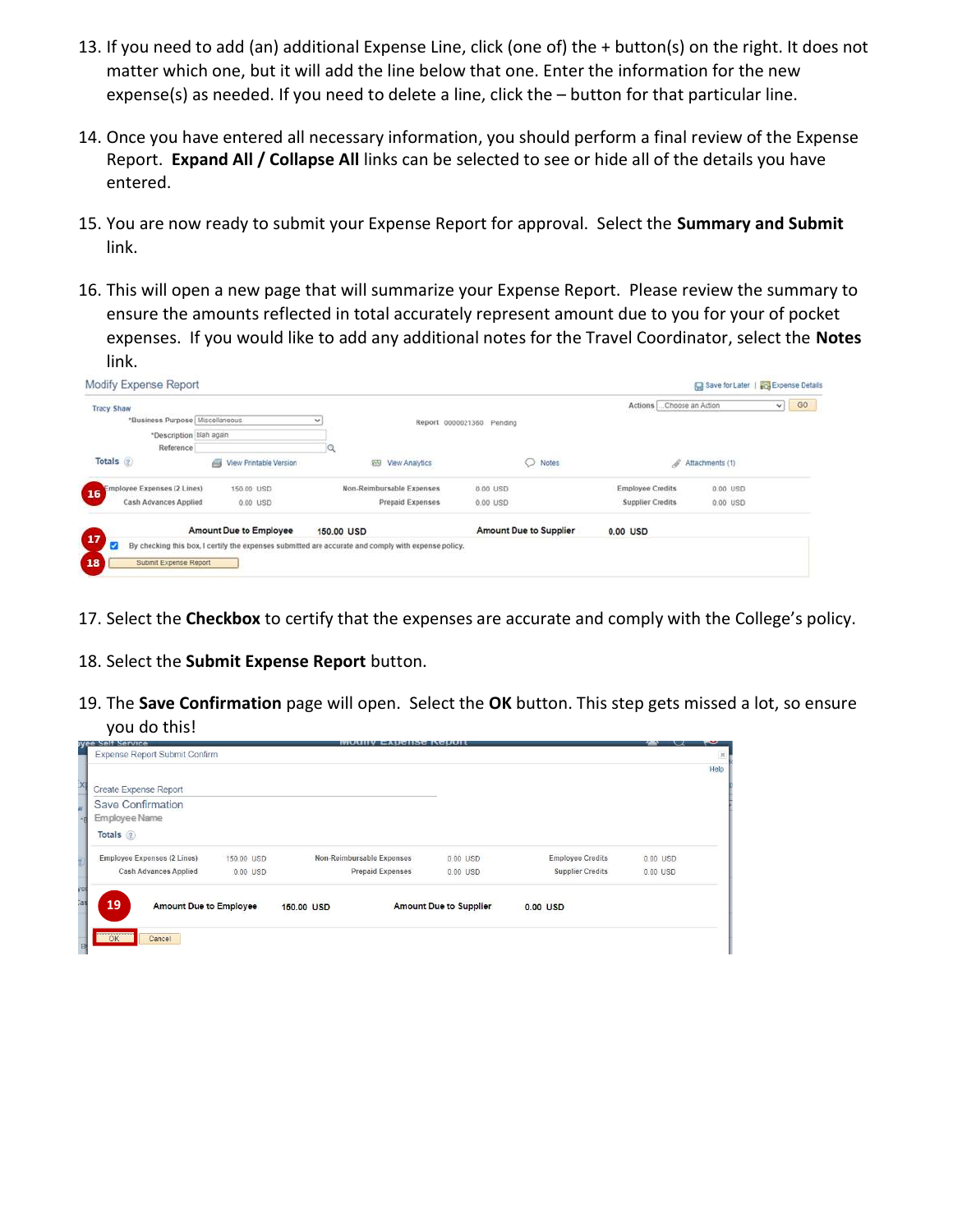20. You will receive a note that your Expense Report has been submitted for approval. Select the Refresh Approval Status button to see the approval workflow for your Expense Report.

| Your expense report 0000015139 has been submitted for approval. |                                             |                                                                                                     |                        |                               |
|-----------------------------------------------------------------|---------------------------------------------|-----------------------------------------------------------------------------------------------------|------------------------|-------------------------------|
|                                                                 | Business Purpose General Travel and Expense |                                                                                                     | Report 0000015139      | Submission in Process         |
| Description ATHL2200                                            |                                             |                                                                                                     | Created 12/17/2019     | Tanya Kerr                    |
| Reference                                                       |                                             | Last Updated 12/17/2019                                                                             |                        | Tanya Kerr                    |
| Totals (?)                                                      | <b>View Printable Version</b>               | $\sqrt{2}$<br><b>View Analytics</b>                                                                 | Post State Not Applied | Notes                         |
| Employee Expenses (2 Lines)                                     | 539.05 USD                                  | Non-Reimbursable Expenses                                                                           | 301.05 USD             |                               |
| Cash Advances Applied                                           | 238.00 USD                                  | <b>Prepaid Expenses</b>                                                                             |                        | 0.00 USD                      |
|                                                                 | <b>Amount Due to Employee</b>               | 0.00 USD                                                                                            |                        | <b>Amount Due to Supplier</b> |
| $\omega^0$                                                      |                                             | By checking this box, I certify the expenses submitted are accurate and comply with expense policy. |                        |                               |
| Submit Expense Report                                           |                                             |                                                                                                     |                        |                               |

- 21. You can select the Expense Details link if you would like to return to the detailed page.
- 22. If you need to make any changes to your Expense Report after it has been submitted for approval, select the Withdraw Expense Report button. This will pull the Expense Report out of the approval workflow. After making your changes, you must submit it for approval again (steps 18-20).
- 23. Once an Expense Report has been submitted, you will not be able to make changes or access it through the Create/Modify page. If you do need to review your Expense Report, you should access it from the View page where you can search using your Empl ID or Expense Report #. Use this navigation to find the View page:

NavBar > Navigator > Employee Self-Service > Travel and Expenses > Expense Report > View